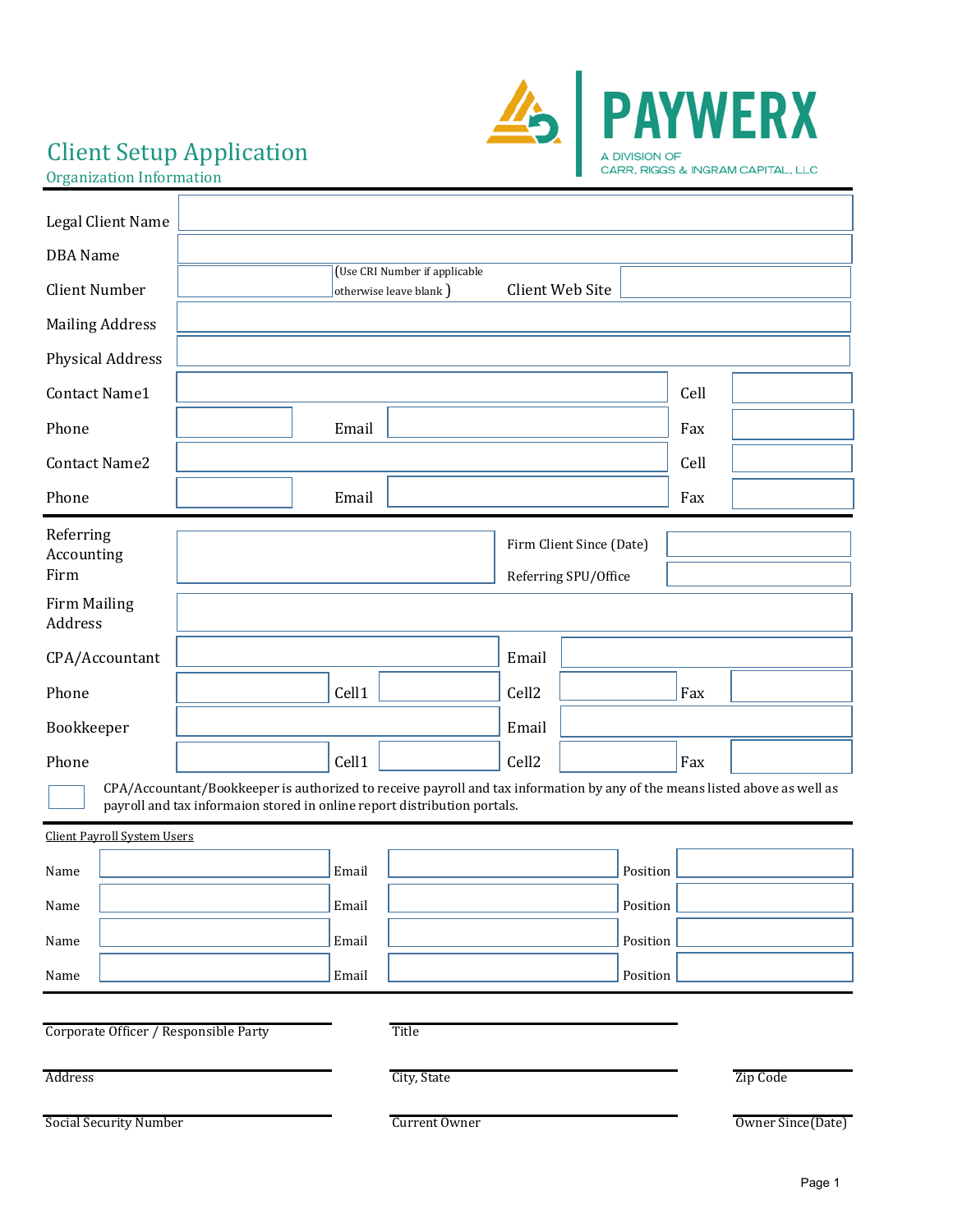# Client Setup Application (continued)



Deduction Information

| Legal Client Name    |  |  |
|----------------------|--|--|
|                      |  |  |
| <b>Client Number</b> |  |  |

| <b>Deduction or Employer</b><br><b>Contribution Name</b> | Deduction<br><b>Type</b> | <b>Pretax</b> | Amount or $\%$<br>Per Pay Period | Vendor Name (or explanation) -<br>*Attach vendor payment directions |
|----------------------------------------------------------|--------------------------|---------------|----------------------------------|---------------------------------------------------------------------|
|                                                          |                          |               |                                  |                                                                     |
|                                                          |                          |               |                                  |                                                                     |
|                                                          |                          |               |                                  |                                                                     |
|                                                          |                          |               |                                  |                                                                     |
|                                                          |                          |               |                                  |                                                                     |
|                                                          |                          |               |                                  |                                                                     |
|                                                          |                          |               |                                  |                                                                     |
|                                                          |                          |               |                                  |                                                                     |
|                                                          |                          |               |                                  |                                                                     |
|                                                          |                          |               |                                  |                                                                     |
|                                                          |                          |               |                                  |                                                                     |
|                                                          |                          |               |                                  |                                                                     |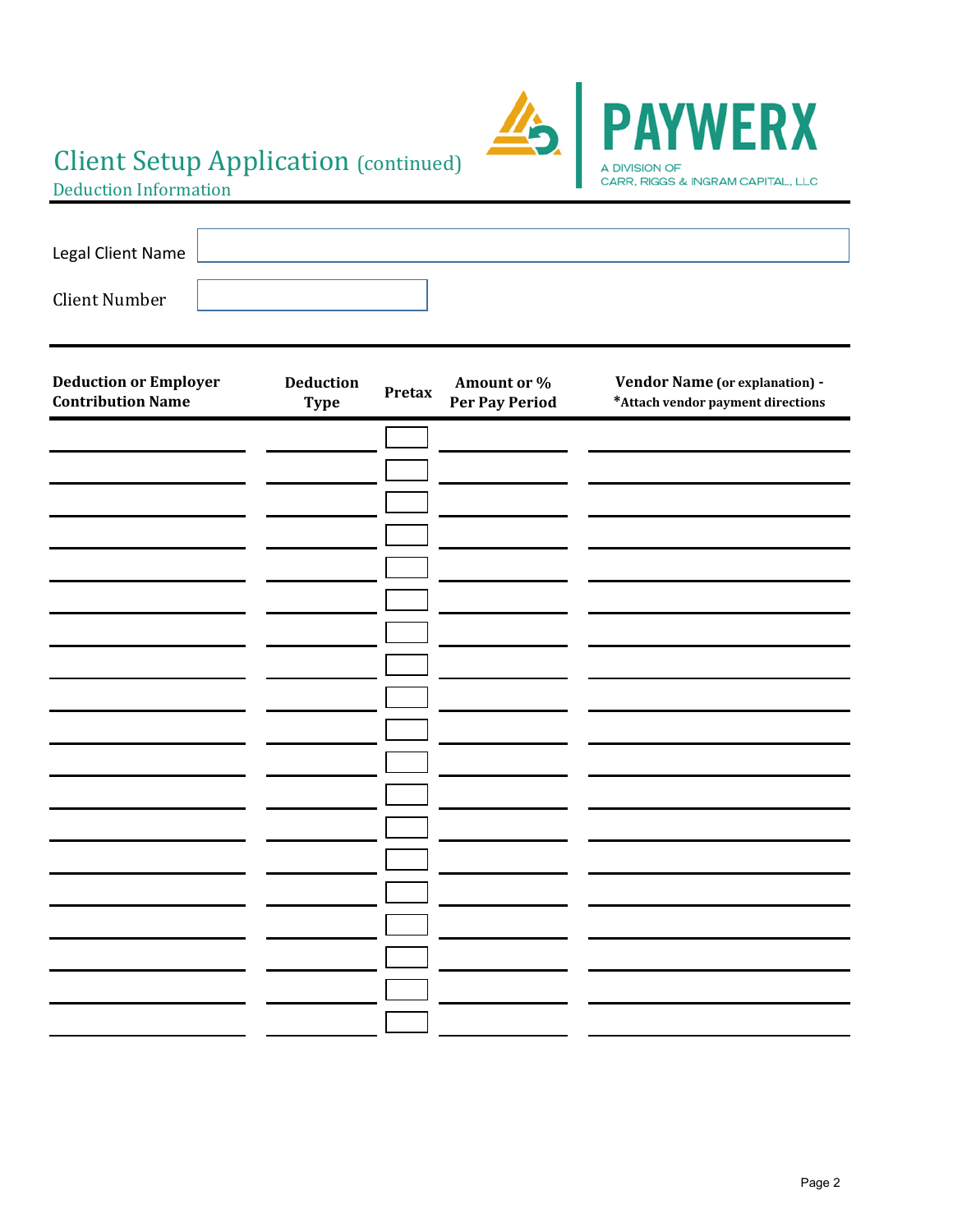## Client Setup Application (continued)



### Bank Account Information

| Legal Client Name                                                                      |                                                                                                                                                                       | FFIN                 |  |  |
|----------------------------------------------------------------------------------------|-----------------------------------------------------------------------------------------------------------------------------------------------------------------------|----------------------|--|--|
|                                                                                        |                                                                                                                                                                       | <b>Client Number</b> |  |  |
| Sign two times for each signature using a felt tipped pen. Keep signatures within box. |                                                                                                                                                                       |                      |  |  |
|                                                                                        | Mark Brown, Gradual According Barcelonic Cristian alterdation are and anti-distributed the illustrated decomposition and anti-distributed in Object Critical Cristian |                      |  |  |

Note: Paywerx Standard Operating Procedure is to pre-sign checks only on request and with the understanding that pre-signed documents will be returned to Client for distribution. Electronic distribution of employee, vendor and tax payments is the preferred payment method when available. Client signatures in the signature boxes below indicate Client requests Paywerx to pre-sign employee, vendor and/or tax checks.

| Signature 1 |  |  |
|-------------|--|--|
|             |  |  |
|             |  |  |
|             |  |  |
|             |  |  |
|             |  |  |
|             |  |  |
|             |  |  |
|             |  |  |
|             |  |  |
|             |  |  |
|             |  |  |
|             |  |  |
|             |  |  |
|             |  |  |
|             |  |  |
|             |  |  |
|             |  |  |

#### **Signature 1 Signature 2 (if checks require 2 signatures)**

CLIENT authorizes Paywerx as its payroll processor or it's Agent(s) to initiate debit entries for a) collection of Payroll Tax Obligations, b) Applicable Payroll Service fees. Such entries will be debited out of the client's current payroll account or the account indicated by the sample VOIDED CHECK below, as provided by the CLIENT. If for any reason this should change, the CLIENT agrees to provide the new account information to Paywerx in a timely manner.

**(Attach VOIDED CHECK here)**

This account will be used as the funding account for all payroll transactions

This authorization is to remain in full force and effect until Paywerx has received written notification of termination in such a time and manner to afford Paywerx and Financial Institutions a reasonable opportunity to act on the notification. CLIENT agrees to hold harmless by third parties involved in the course of payroll processing (such as a bank or other third parties) for any damages resulting from transactions initiated by the CLIENT or Paywerx on the CLIENT's behalf. In the event your charges for fees or Direct Deposits are not honored by your bank you will be charged additional fees per transaction.

I hereby certify that I am a signatory on this account and have the authority to execute this agreement.

| Authorized Client Signature | Date  |  |
|-----------------------------|-------|--|
| Print Name                  | Title |  |